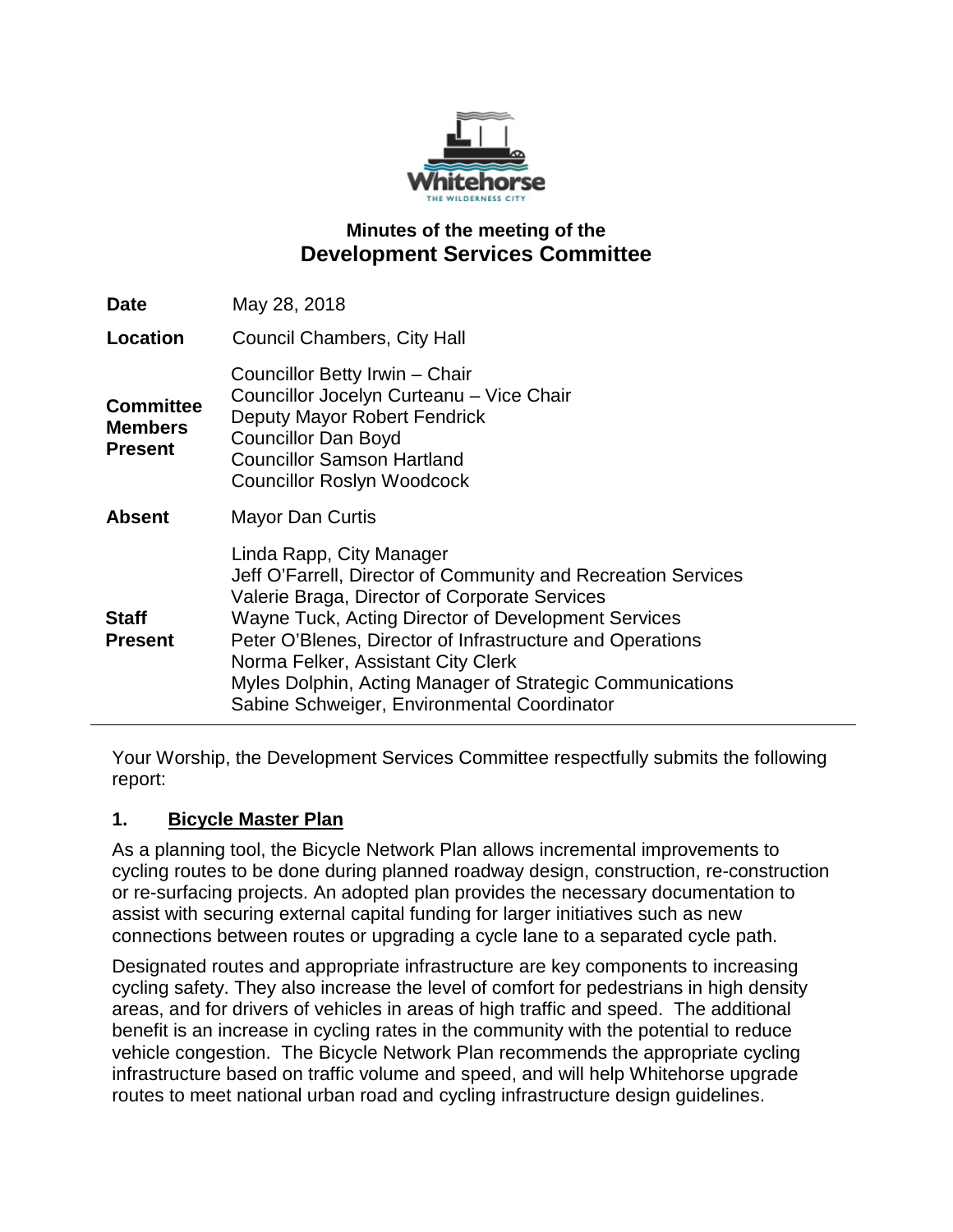Jean Paul Molgat congratulated the City on the Bicycle Network Plan and requested one addition – that the route from the Alaska Highway along Hillcrest Drive through to Granger be identified as a priority item in addition to the other priorities listed. In support of the request he explained that this route is shorter than alternate routes from the Hillcrest area and deals with only one major intersection, making it not only quicker but also safer.

#### **The recommendation of the Development Services Committee is**

THAT the City of Whitehorse Bicycle Network Plan 2018 be adopted as presented as a guiding document.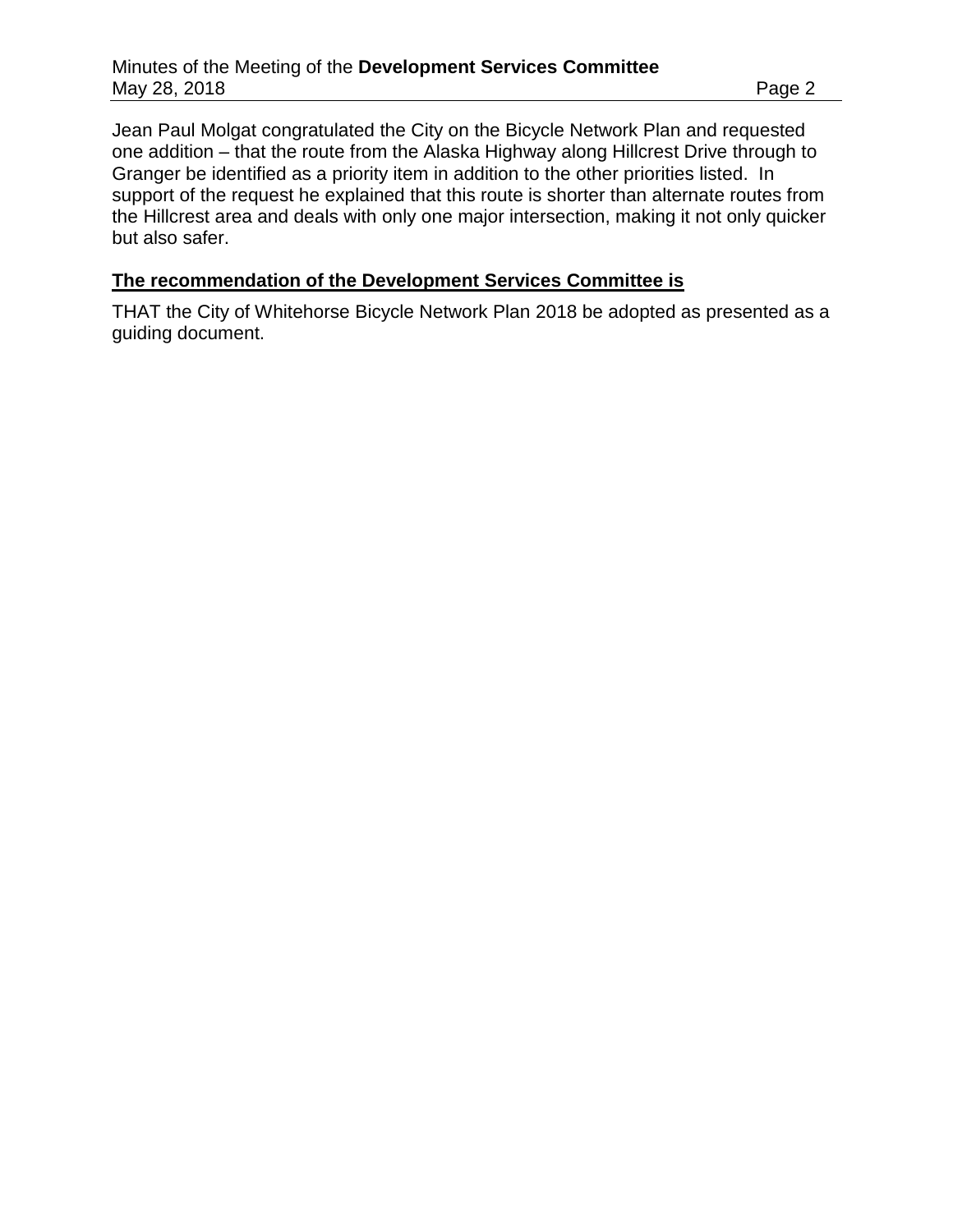

# **Minutes of the meeting of the Corporate Services Committee**

| May 28, 2018                                                                                                                                                                                                                                                                                                                                                                                                          |
|-----------------------------------------------------------------------------------------------------------------------------------------------------------------------------------------------------------------------------------------------------------------------------------------------------------------------------------------------------------------------------------------------------------------------|
| <b>Council Chambers, City Hall</b>                                                                                                                                                                                                                                                                                                                                                                                    |
| Councillor Samson Hartland - Chair<br>Councillor Roslyn Woodcock - Vice-Chair<br>Deputy Mayor Robert Fendrick<br><b>Councillor Dan Boyd</b><br><b>Councillor Jocelyn Curteanu</b><br><b>Councillor Betty Irwin</b>                                                                                                                                                                                                    |
| <b>Mayor Dan Curtis</b>                                                                                                                                                                                                                                                                                                                                                                                               |
| Linda Rapp, City Manager<br>Jeff O'Farrell, Director of Community and Recreation Services<br>Valerie Braga, Director of Corporate Services<br>Wayne Tuck, Acting Director of Development Services<br>Peter O'Blenes, Director of Infrastructure and Operations<br>Lindsay Schneider, Manager of Financial Services<br>Norma Felker, Assistant City Clerk<br>Myles Dolphin, Acting Manager of Strategic Communications |
|                                                                                                                                                                                                                                                                                                                                                                                                                       |

Your Worship, the Corporate Services Committee respectfully submits the following report:

#### **1. Grants for Community Service and Municipal Charges for 2018**

Council annually allocates funds to assist non-profit charitable and/or recreational organizations in the payment of municipal property taxes and other specific municipal charges. Grant allocations are recommended based on the tiered criteria contained in the Municipal Charges and Community Service Grants Policy. Applicants are required to submit their latest financial statements so that their applications can be assessed against the policy's criteria. All recommended allocations are consistent with the policy.

## **The recommendation of the Corporate Services Committee is**

THAT Bylaw 2018-35, a bylaw to authorize grants for municipal charges and community services for the year 2018, be brought forward for consideration under the bylaw process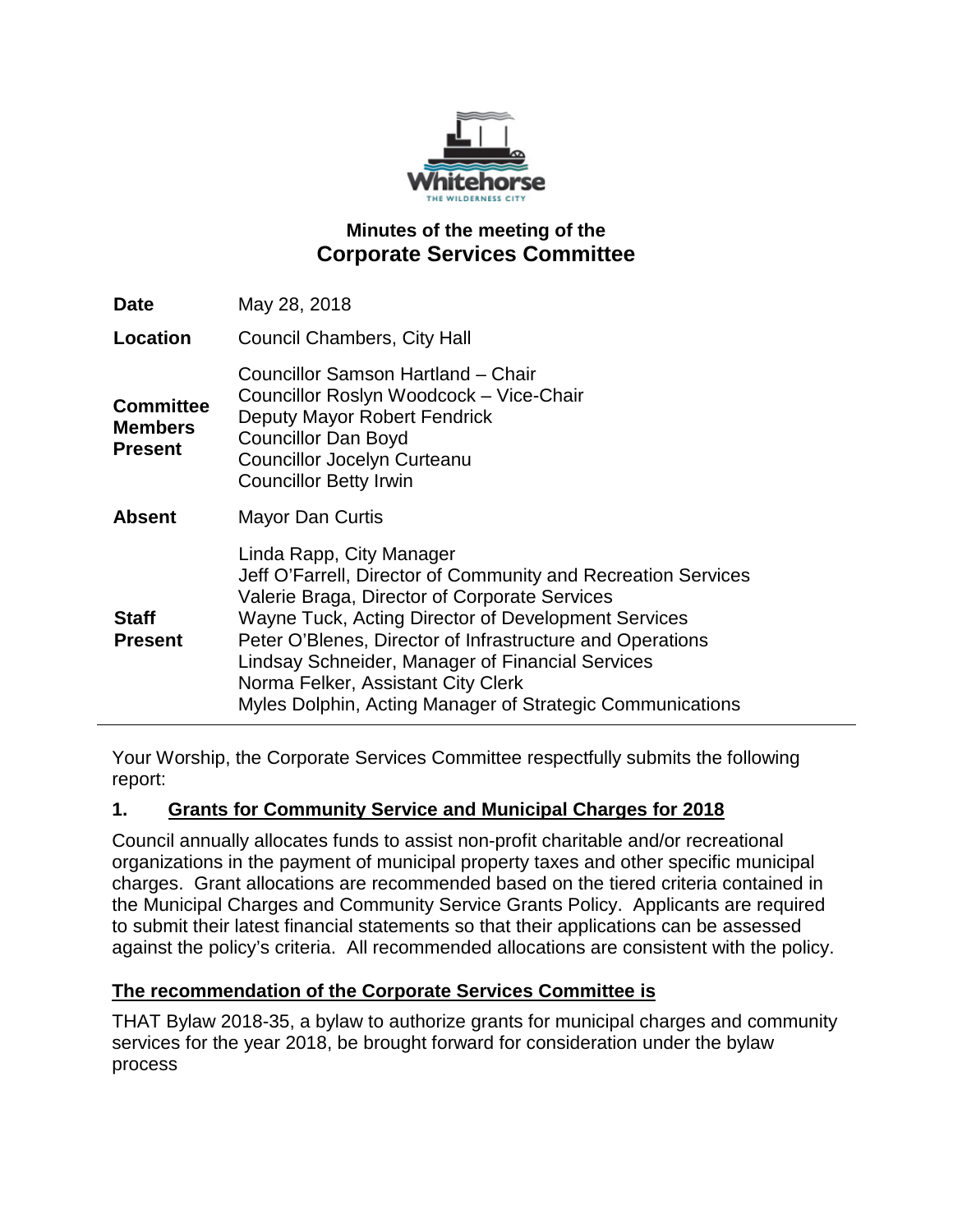#### **2. City Manager Bylaw**

The *Municipal Act* requires that a new bylaw be enacted when there is a change in city manager. The proposed bylaw includes the terms of the existing bylaw as revised to reflect the requirements of the *Municipal Act* and other changes required by council. These changes were discussed with and approved by a majority of council prior to a Letter of Offer being issued to the successful candidate.

#### **The recommendation of the Corporate Services Committee is**

THAT Bylaw 2018-17, a bylaw to appoint a city manager and delegate certain administrative powers to the position, be brought forward for consideration under the bylaw process.

## **3. Election Procedures – Proxy Voting**

Proxy voting provisions were included in the proposed Election Procedures Bylaw in order to allow electors to exercise their franchise even if they will be out of the City during the election period. This option for voting is proposed due to the very tight timelines imposed by the *Municipal Act*. Even with the one additional advance poll day proposed in the bylaw, there are only 12 ½ days during which an elector may vote. The bylaw allows electors who know that they will be out of the city during the election period to appoint a trusted proxy to vote on their behalf.

Special ballot provisions mandated under the *Municipal Act* are intended to allow absentee electors to vote by mail. However, due to the vagaries of Canada Post and the fact that courier companies as well as Canada Post do not include Whitehorse in their guaranteed delivery schedules, getting a ballot to an elector in time for it to be completed and returned by October 18<sup>th</sup> is not assured. Additionally, the City is not in a position to provide alternative methods such as telephone or online voting for the 2018 election. To do so would have required considerably more advance planning than we have time for at this stage in an election year, and it also would have required related budget approvals.

Some members of the Committee noted that the proxy provisions as written would not prevent a proxy holder from voting for his or her own choices if the elector that assigned the proxy is not required to specifically identify the candidates he or she wants to see elected. In response to questions raised, administration confirmed that wording could be provided for amending the bylaw at second reading to limit the holder of a proxy certificate to voting as specifically instructed by the elector that assigned the proxy.

## **The recommendation of the Corporate Services Committee is**

THAT Bylaw 2018-32, a bylaw to regulate the 2018 municipal election in the City of Whitehorse, be brought forward for second and third reading as presented.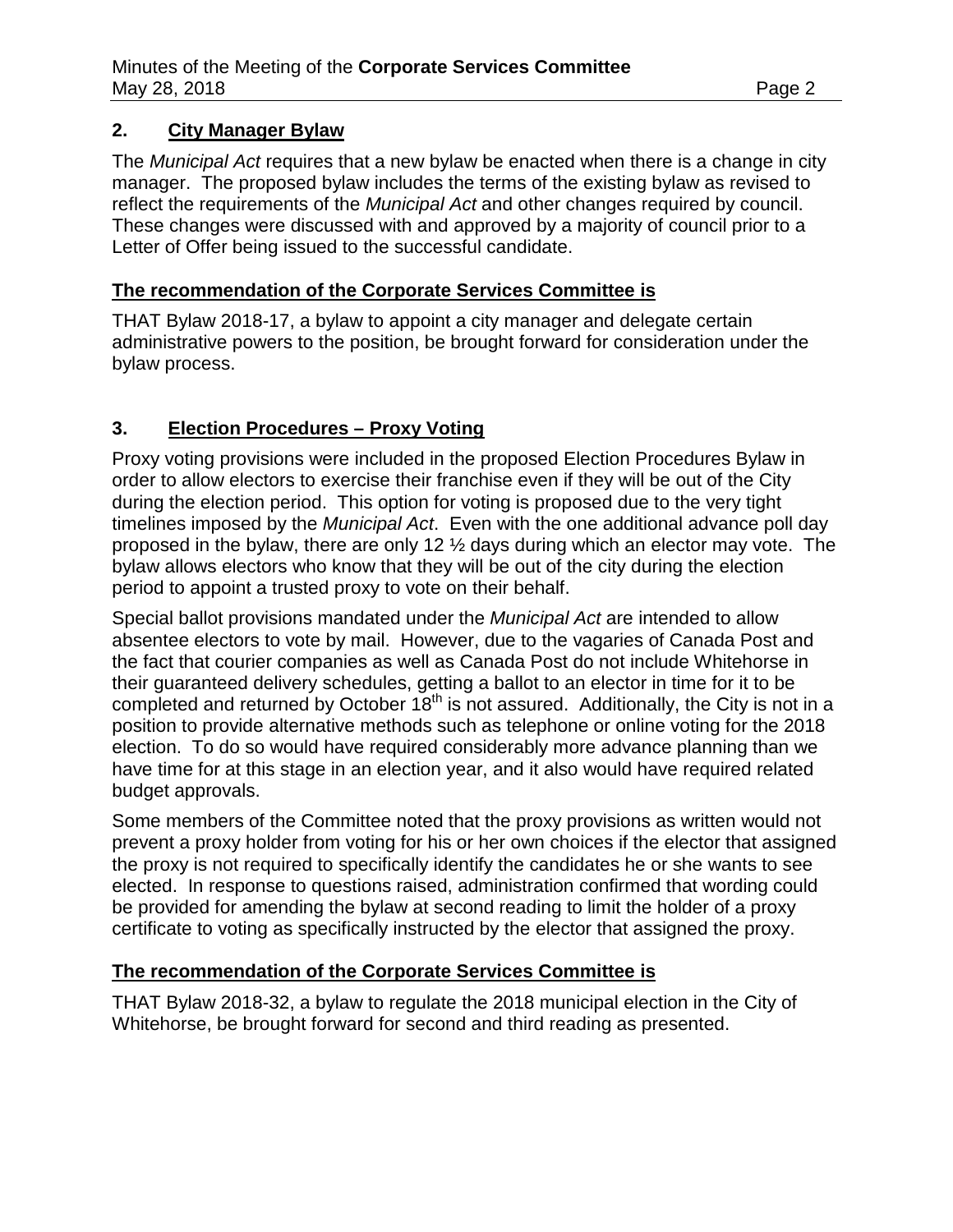

# **Minutes of the meeting of the City Planning Committee**

| <b>Date</b>                            | May 28, 2018                                                                                                                                                                                                                                                                                                                                                                                                                                                                                |
|----------------------------------------|---------------------------------------------------------------------------------------------------------------------------------------------------------------------------------------------------------------------------------------------------------------------------------------------------------------------------------------------------------------------------------------------------------------------------------------------------------------------------------------------|
| Location                               | Council Chambers, City Hall                                                                                                                                                                                                                                                                                                                                                                                                                                                                 |
| <b>Committee</b><br>Members<br>Present | Councillor Betty Irwin - Chair<br>Deputy Mayor Robert Fendrick<br><b>Councillor Dan Boyd</b><br><b>Councillor Jocelyn Curteanu</b><br><b>Councillor Samson Hartland</b><br><b>Councillor Roslyn Woodcock</b>                                                                                                                                                                                                                                                                                |
| Absent                                 | Mayor Dan Curtis                                                                                                                                                                                                                                                                                                                                                                                                                                                                            |
| Staff<br><b>Present</b>                | Linda Rapp, City Manager<br>Jeff O'Farrell, Director of Community and Recreation Services<br>Valerie Braga, Director of Corporate Services<br>Wayne Tuck, Acting Director of Development Services<br>Peter O'Blenes, Director of Infrastructure and Operations<br>Norma Felker, Assistant City Clerk<br>Myles Dolphin, Acting Manager of Strategic Communications<br>Mélodie Simard, Manager of Planning and Sustainability Services<br>Patrick Ross, Manager of Land and Building Services |

Your Worship, the City Planning Committee respectfully submits the following report:

## **1. Zoning Amendment – 11 Tarahne Way**

The owner of 11 Tarahne Way in Whistle Bend has applied to change the zoning of the property to allow for the development of a townhouse complex. The current zoning only allows for high density apartment style housing and residential care homes as principal uses. The requested zoning is medium density, compatible with lower density housing types. The Whistle Bend Master Plan designates this lot for high density housing adjacent to a commercially-zoned lot and a public transit route.

Many of the existing multi-family sites in Whistle Bend have not been developed to their maximum capacity. Continued reduction of the overall number of units will impact the success of commercial and transit viability and the sustainability of the neighbourhood.

Randy Audette, the property owner, advised the committee that there is currently low market demand for apartment style condos at this location, mainly due to the fact that there is as yet no commercial development in the area.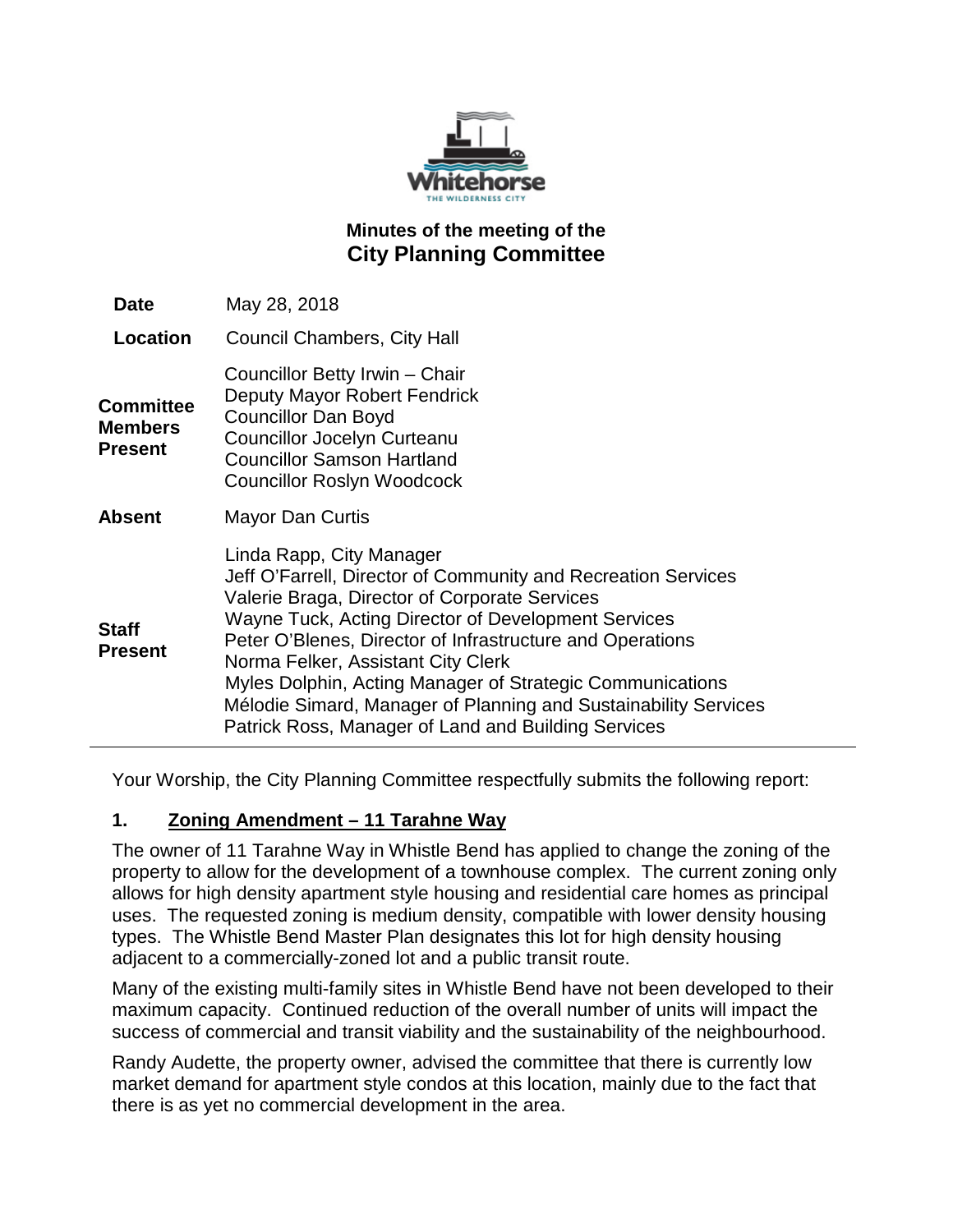Mr. Audette stated the belief that his development plans for this site would result in the desired density with fewer units due to the fact that he plans to build larger units that could support families rather than singles or couples.

While approving the application would result in new development in 2018, it would likely result in about 15 less dwelling units being constructed than the current zoning allows. Providing the maximum number of units possible in Whistle Bend would preserve the integrity of the neighbourhood plan and protect the City's larger wilderness areas from eventual urban sprawl for as long as possible.

## **The recommendation of the City Planning Committee is**

THAT Bylaw 2018-37, a bylaw to amend the zoning of 11 Tarahne Way in Whistle Bend to allow for a reduced-density development, be brought forward under the bylaw process and defeated at first reading.

## **2. Land Acquisition and Disposition – Takhini North**

City-owned Lot 352 in Takhini North was created from a collection of partially vacant parcels formerly administered by the Government of Yukon. This consolidation in combination with the topography of the area created a pinched access and servicing corridor and therefore the parcel was not released for sale. The City has now arranged to acquire a portion of the adjacent Lot 341 at current value to allow for the construction of the improvements required to make the lot ready for sale. As no budget has been approved for the proposed acquisition or required improvements, it is recommended that the purchase be funded by the Land Bank Reserve.

If the land acquisition is approved, the parcel will be consolidated with the existing Lot 352 to improve the access and servicing potential. The lot will then be put up for sale using a bid process with a market value upset price.

## **The recommendation of the City Planning Committee is**

THAT Bylaw 2018-36, a bylaw to acquire and dispose of a portion of Lot 341 in Takhini North, be brought forward for consideration under the bylaw process, and

THAT the 2018 to 2021 capital expenditure program be amended by adding a new 2018 project for Takhini North lot development in the amount of \$70,000.00, funded by the Land Bank Reserve.

# **3. Zoning Amendment – 21 – 12th Avenue**

The owner of  $21 - 12<sup>th</sup>$  Avenue in Porter Creek has applied to amend the zoning of the property to allow for a five-unit, two-storey townhouse development. Following public hearing, administration recommended that the proposed bylaw be amended to place a maximum cap of five dwelling units on the property.

Council requested additional information regarding other examples of building heights as well as information about access to and parking near the subject property.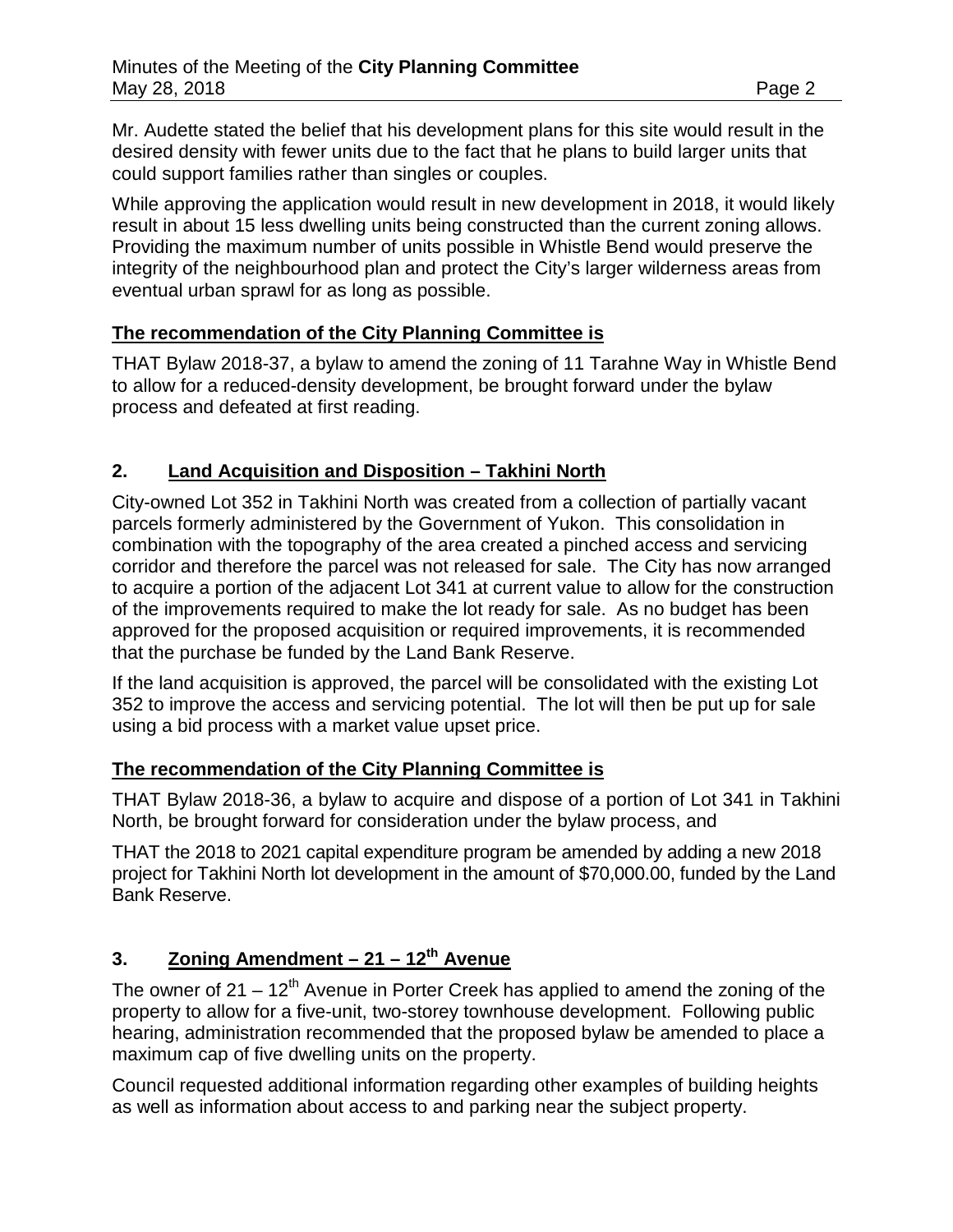Adjacent to the subject lot, the curb is painted to indicate no vehicle parking within 7 metres on the east side and 1.5 metres on the west side of the crosswalk. This is similar to other crosswalks throughout the city. The greater distance on the east side of the crosswalk ensures pedestrians have adequate visibility for incoming traffic.

In the short-term the City will install no-parking signs to reinforce that the area is restricted from parking. The City is also examining the possibility of reducing the width of the travelled portion of the road by repainting the white line separating the travelled lane and the parking lane. The white line will be located closer to the centre of the road with the intention that this will help reduce vehicle speeds on  $12<sup>th</sup>$  Avenue. Some studies are planned which may recommend physical design improvements to the corridor from a traffic, safety, and mobility perspective. In 2020, the City has provisional capital budget funding for a 12<sup>th</sup> Avenue Collector Road Master Plan. In addition, the School Mobility Review project is currently underway.

Some Committee members expressed concern about the allowed building height under the proposed zoning. Administration confirmed that council could amend the bylaw at second reading to limit the height of the development in order to keep the building height in line with existing buildings in the area. Wording could be provided if there is a desire to consider limiting the building height when the bylaw comes back to Council for second and third reading.

#### **The recommendation of the City Planning Committee is**

THAT Bylaw 2018-22, a bylaw to amend the zoning of 21 --  $12<sup>th</sup>$  Avenue, be brought forward for second and third reading under the bylaw process; and

THAT the bylaw be amended at second reading to cap the number of allowable dwelling units on the property at a maximum of five units.

## **4. Conditional Use Application – 161 War Eagle Way** – For Information Only

The owner of 161 War Eagle Way has applied to construct a 6-bedroom dwelling with a detached garage on the property. There is also a proposed garden suite to be situated above the garage. The dwelling is being designed to operate a four-room bed and breakfast lodging which requires conditional use approval by Council.

In conformance with the Zoning Bylaw, a public input session has been scheduled for the regular council meeting on June 11, 2018 so that council may hear and consider all submissions concerning the proposed conditional use.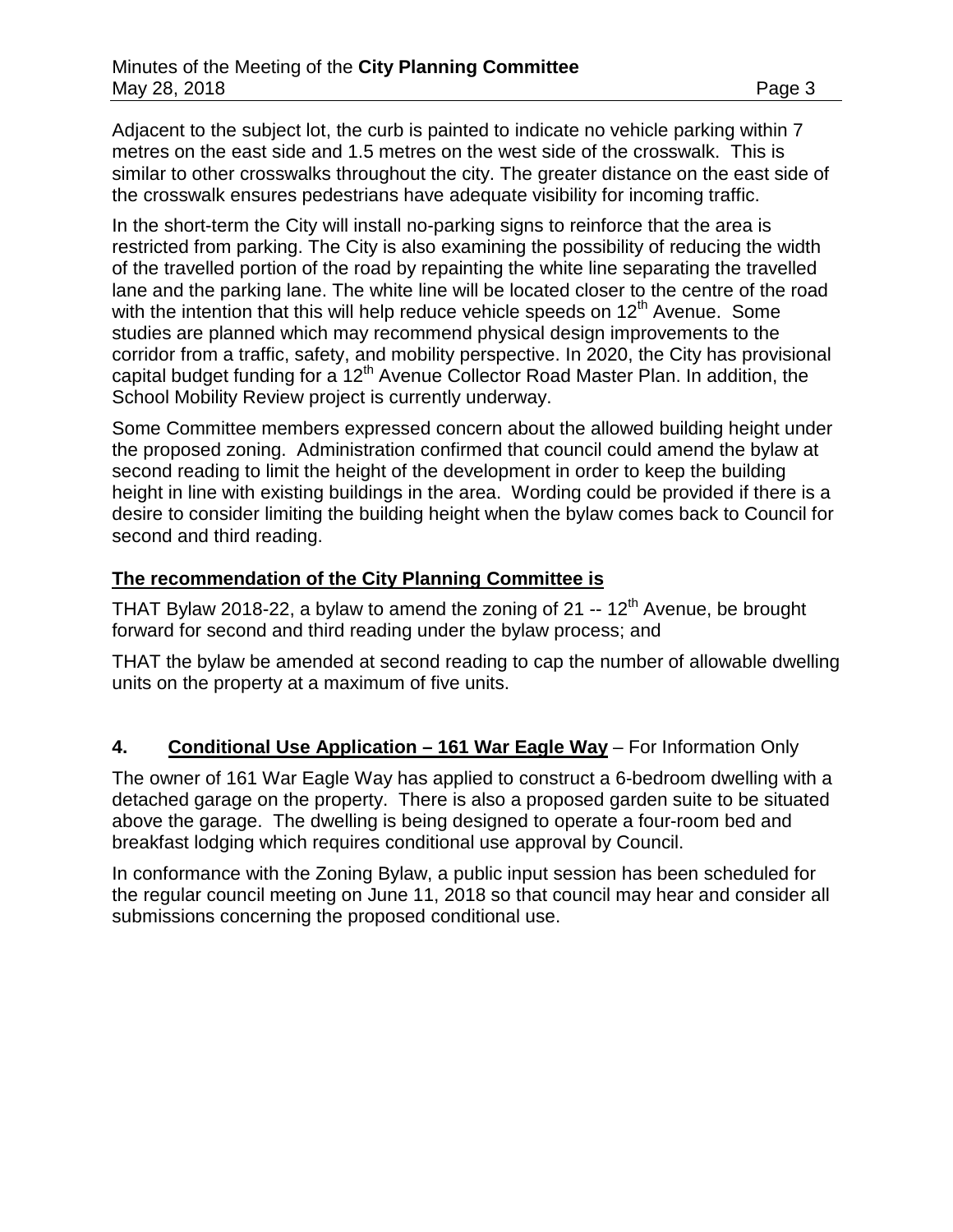

# **Minutes of the meeting of the City Operations Committee**

| <b>Date</b>                                          | May 28, 2018                                                                                                                                                                                                                                                                                                                                                                                               |
|------------------------------------------------------|------------------------------------------------------------------------------------------------------------------------------------------------------------------------------------------------------------------------------------------------------------------------------------------------------------------------------------------------------------------------------------------------------------|
| Location                                             | <b>Council Chambers, City Hall</b>                                                                                                                                                                                                                                                                                                                                                                         |
| <b>Committee</b><br><b>Members</b><br><b>Present</b> | Councillor Dan Boyd - Chair<br>Councillor Samson Hartland - Vice Chair<br>Deputy Mayor Robert Fendrick<br><b>Councillor Jocelyn Curteanu</b><br><b>Councillor Betty Irwin</b><br><b>Councillor Roslyn Woodcock</b>                                                                                                                                                                                         |
| <b>Absent</b>                                        | <b>Mayor Dan Curtis</b>                                                                                                                                                                                                                                                                                                                                                                                    |
| <b>Staff</b><br><b>Present</b>                       | Linda Rapp, City Manager<br>Jeff O'Farrell, Director of Community and Recreation Services<br>Valerie Braga, Director of Corporate Services<br>Wayne Tuck, Acting Director of Development Services<br>Peter O'Blenes, Director of Infrastructure and Operations<br>Norma Felker, Assistant City Clerk<br>Myles Dolphin, Acting Manager of Strategic Communications<br>Richard Graham, Manager of Operations |

Your Worship, the City Operations Committee respectfully submits the following report:

#### **1. Contract Award – Supply of Loader**

The approved 2018 capital budget includes funds for the purchase of a loader as a replacement unit for an aging piece of the City's fleet. Four bids were received in response to the tender issues, but three bids were found to be non-compliant and were therefore rejected. The sole remaining bid complies with all tender specifications and is within budget.

## **The recommendation of the City Operations Committee is**

THAT Administration be authorized to award the contract for the supply of one wheel loader to Finning Canada for a net cost to the City of \$358,707.00 plus GST.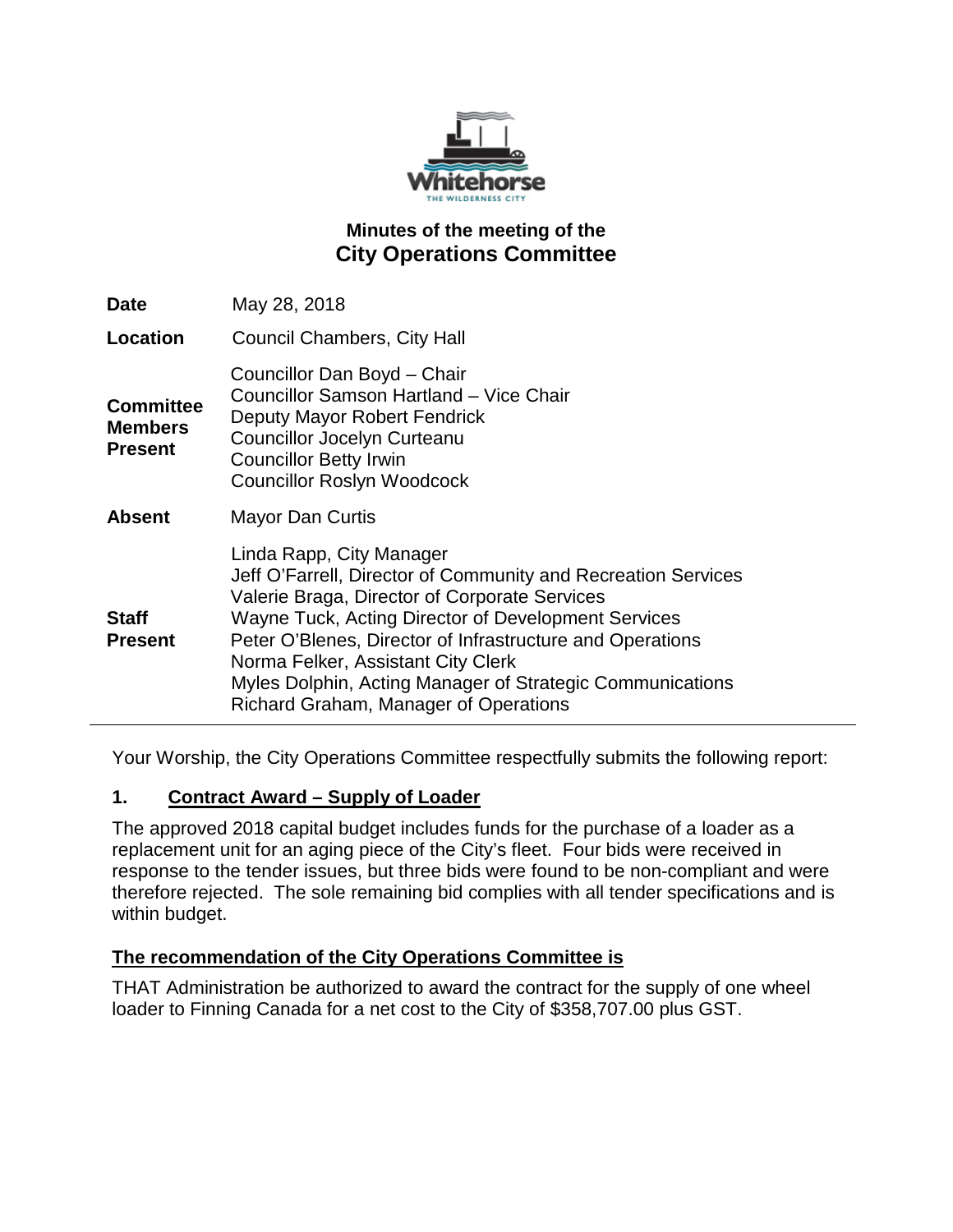#### **2. Contract Award – Consulting Services SCADA Design and Construction**

Supervisory Controls and Data Acquisition (SCADA) provides the City with real-time collection and monitoring of data from remote utilities stations. Funds were allocated in the 2018 capital budget for the upgrade of the existing SCADA system. In response to a tender issued for consulting services for design and construction supervision for the SCADA upgrade project, five proposals were received.

The proposals were reviewed by an internal committee with criteria established in the policy for Consulting Services Selection Procedures. One proposal did not meet the minimum technical threshold and was rejected. The remaining four proposals were then evaluated for local content and fees. The review committee agreed that the highest scoring proposal meets all requirements and the proposed fees are within budget.

#### **The recommendation of the City Operations Committee is**

THAT Administration be authorized to award the SCADA Consulting Services Design and Construction Supervision contract to Dorward Engineering Services Ltd. for a net cost to the City of \$80,975.00 plus GST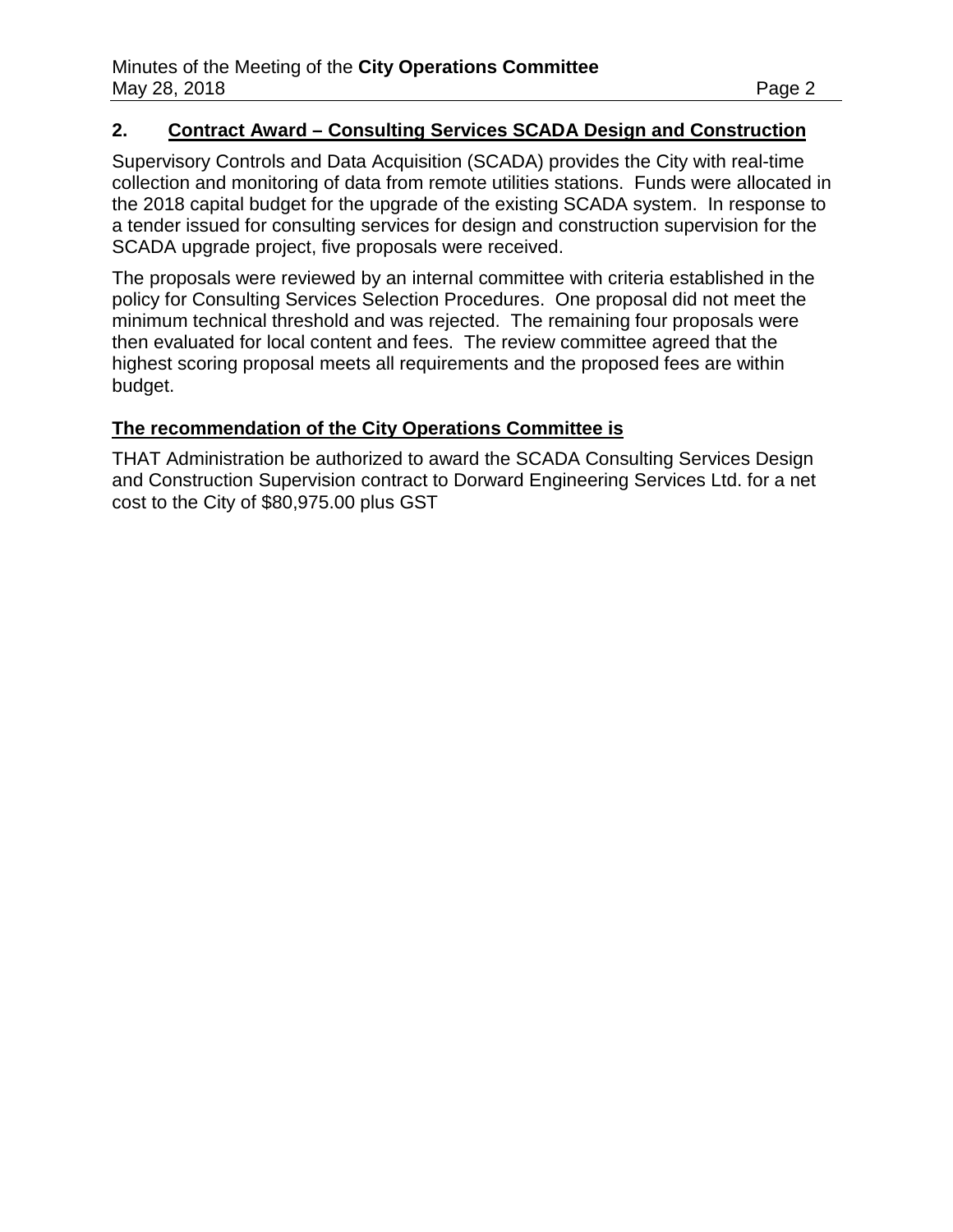

# **Minutes of the meeting of the Community Services Committee**

| <b>Date</b>                                          | May 28, 2018                                                                                                                                                                                                                                                                                                                                                      |
|------------------------------------------------------|-------------------------------------------------------------------------------------------------------------------------------------------------------------------------------------------------------------------------------------------------------------------------------------------------------------------------------------------------------------------|
| Location                                             | <b>Council Chambers, City Hall</b>                                                                                                                                                                                                                                                                                                                                |
| <b>Committee</b><br><b>Members</b><br><b>Present</b> | Councillor Jocelyn Curteanu - Chair<br>Deputy Mayor Robert Fendrick<br><b>Councillor Dan Boyd</b><br><b>Councillor Samson Hartland</b><br><b>Councillor Betty Irwin</b><br><b>Councillor Roslyn Woodcock</b>                                                                                                                                                      |
| <b>Absent</b>                                        | <b>Mayor Dan Curtis</b>                                                                                                                                                                                                                                                                                                                                           |
| <b>Staff</b><br><b>Present</b>                       | Linda Rapp, City Manager<br>Jeff O'Farrell, Director of Community and Recreation Services<br>Valerie Braga, Director of Corporate Services<br>Wayne Tuck, Acting Director of Development Services<br>Peter O'Blenes, Director of Infrastructure and Operations<br>Norma Felker, Assistant City Clerk<br>Myles Dolphin, Acting Manager of Strategic Communications |

Your Worship, there is no report from the Community Services Committee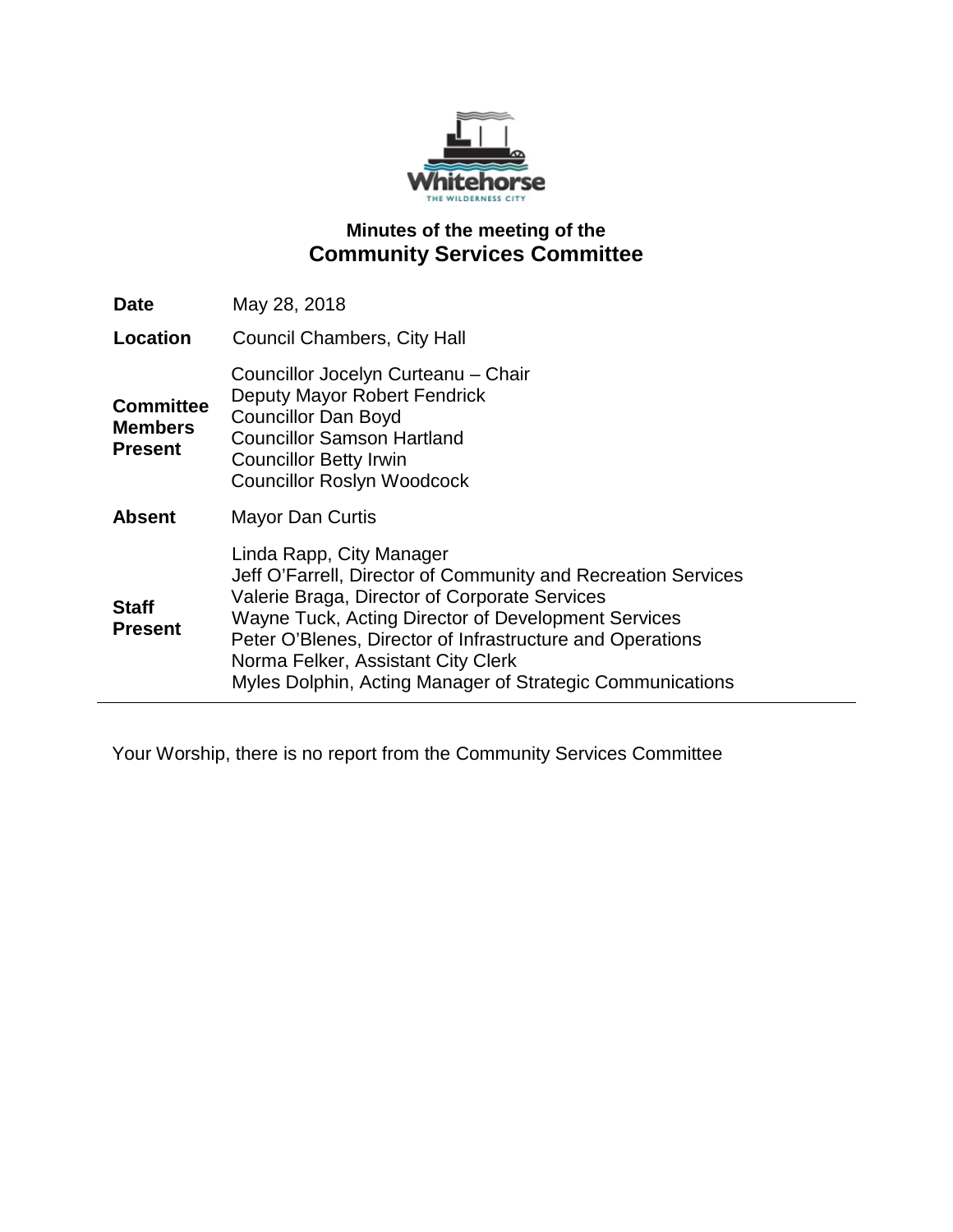

# **Minutes of the meeting of the Public Health and Safety Committee**

| <b>Date</b>                                          | May 28, 2018                                                                                                                                                                                                                                                                                                                                                                                                |
|------------------------------------------------------|-------------------------------------------------------------------------------------------------------------------------------------------------------------------------------------------------------------------------------------------------------------------------------------------------------------------------------------------------------------------------------------------------------------|
| Location                                             | <b>Council Chambers, City Hall</b>                                                                                                                                                                                                                                                                                                                                                                          |
| <b>Committee</b><br><b>Members</b><br><b>Present</b> | Councillor Roslyn Woodcock - Chair<br>Councillor Dan Boyd - Vice Chair<br>Deputy Mayor Robert Fendrick<br><b>Councillor Jocelyn Curteanu</b><br><b>Councillor Samson Hartland</b><br><b>Councillor Betty Irwin</b>                                                                                                                                                                                          |
| <b>Absent</b>                                        | <b>Mayor Dan Curtis</b>                                                                                                                                                                                                                                                                                                                                                                                     |
| <b>Staff</b><br><b>Present</b>                       | Linda Rapp, City Manager<br>Jeff O'Farrell, Director of Community and Recreation Services<br>Valerie Braga, Director of Corporate Services<br>Wayne Tuck, Acting Director of Development Services<br>Peter O'Blenes, Director of Infrastructure and Operations<br>Norma Felker, Assistant City Clerk<br>Myles Dolphin, Acting Manager of Strategic Communications<br>Dave Pruden, Manager of Bylaw Services |

Your Worship, the Public Health and Safety Committee respectfully submits the following report:

## **1. Vehicle for Hire Bylaw**

In November of 2017 a number of local women's advocacy groups made presentations to council regarding the issue of taxi safety. The groups also brought forward a number of recommendations for improving the safety of taxi passengers. Administration was subsequently directed to engage stakeholders, industry and other levels of government in a review of the current Vehicle for Hire Bylaw and the recommendations, and to draft changes to the bylaw to address the safety concerns raised.

After an extensive consultation process, a new Vehicle for Hire Bylaw is being brought forward that addresses safety-related issues as well as a number of other issues with respect to the vehicle for hire industry.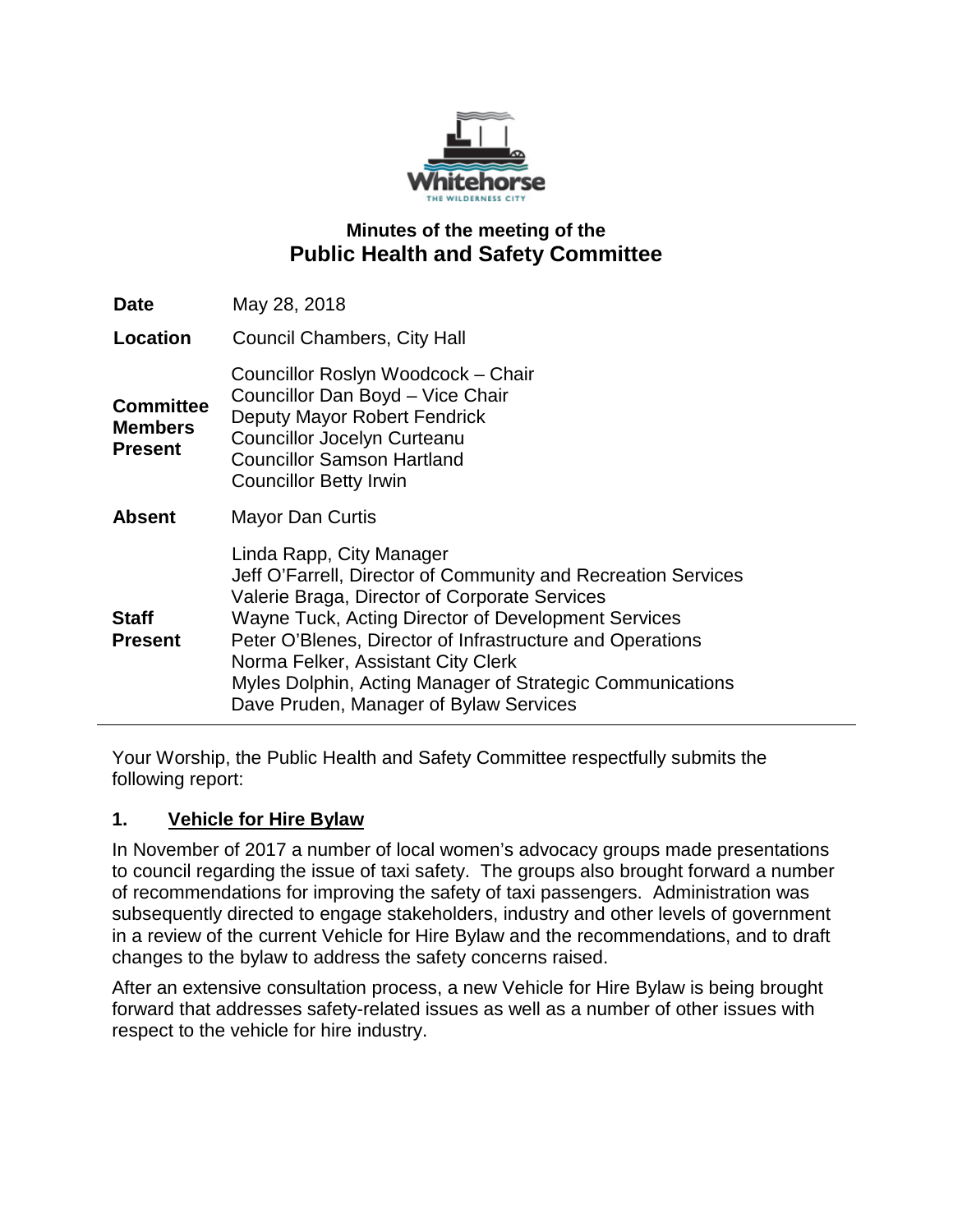## **The recommendation of the Public Health and Safety Committee is**

THAT Bylaw 2018-26, a bylaw to regulate Vehicles for Hire, be brought forward for consideration under the bylaw process.

# **2. All-Terrain Vehicle Bylaw**

The existing All-Terrain Vehicle Bylaw restricts the use of all-terrain vehicles to persons who are in full compliance with the bylaw and meet all the provisions of the bylaw. As such, youth are unable to participate in sporting events or activities on the parcel of land that the City has leased to the Yukon Cross Country Motorcycle Association. In addition, many riders operating dirt bikes on the leased land are in contravention of the bylaw.

In response to these issues, the existing bylaw was reviewed and a number of changes have been recommended to bring activities on the leased land and on privately owned parcels of land into compliance. The Yukon Cross Country Motorcycle Association has committed to educating users of the leased area and to installing signage in the area to advise its users of their legal obligations while operating within the City.

Due to the age of the current bylaw and the number of changes proposed, a new bylaw is being brought forward instead of an amendment to the existing bylaw.

On behalf of the Active Trails Whitehorse Association, Keith Lay asked if the use of the lease parcel for the Yukon Cross Country Motorcycle Association will be limited to members only. In the event that this limitation will apply, a number of changes to the bylaw were suggested to improve safety and security. Mr Lay also suggested that Council should wait to see how well this experiment works before any additional sites are approved on a temporary basis.

## **The recommendation of the Public Health and Safety Committee is**

THAT Bylaw 2018-27, a bylaw to regulate the control, operation and use of all-terrain vehicles in the City of Whitehorse, be brought forward for consideration under the bylaw process.

# **3. Community Standards Bylaw**

Some City employees have been reporting incidents of bullying in City facilities and on City buses. Such behaviours affect staff and patron experiences in a negative way. As a result of consultation with other levels of government and stakeholders in the community, Administration has drafted a bylaw that deals with bullying behaviours occurring in City facilities.

The proposed bylaw will only cover behaviours that have not yet crossed the threshold of becoming a criminal matter. As such, the bylaw may offer an intermediate solution that may stop the escalation of bullying to the criminal domain. The proposed bylaw also provides a platform for education, penalties, and, in worst-case scenarios, court orders for dealing with offenders.